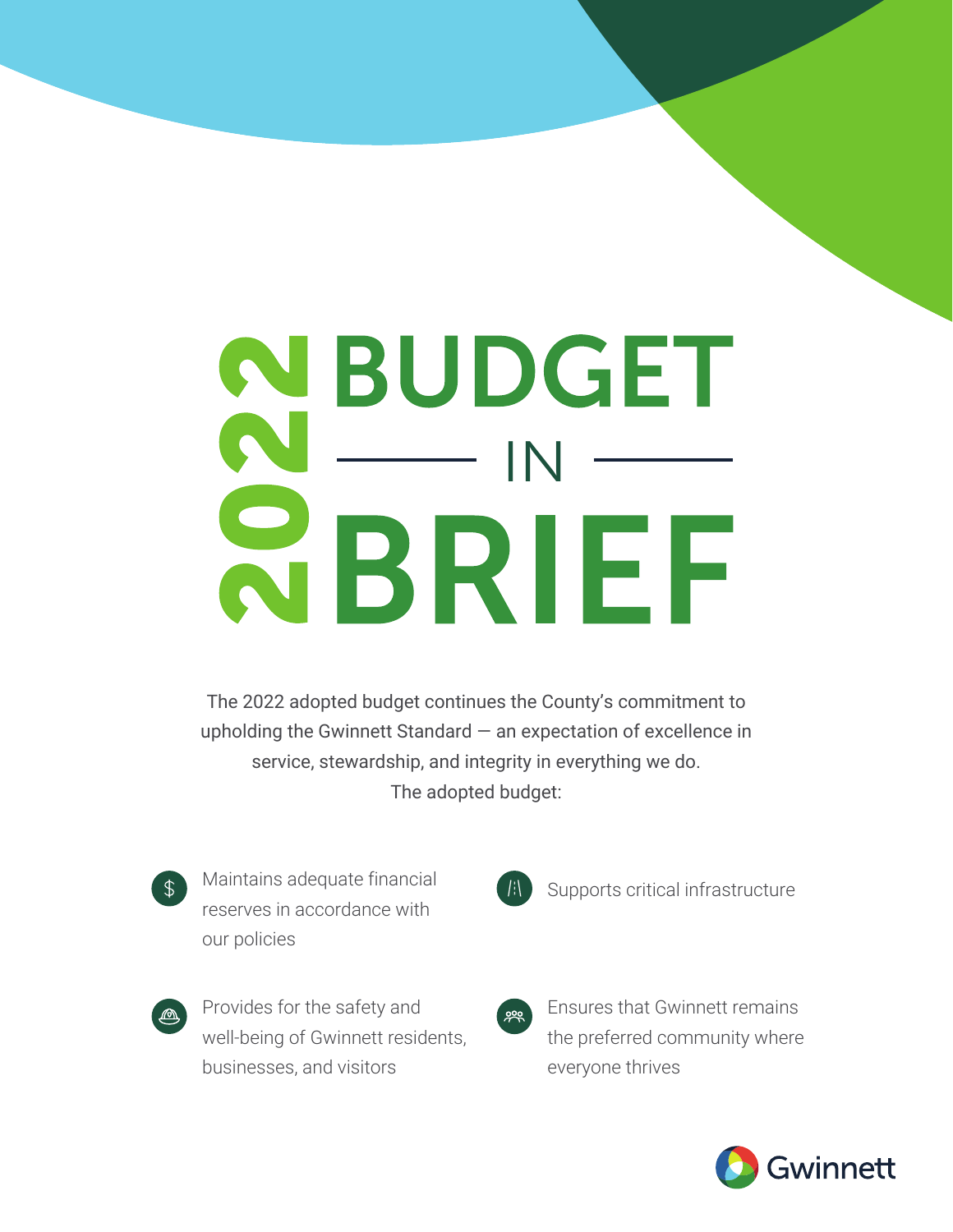

The 2022 budget was developed with input from five county residents who served on the Budget Review Committee. Chairwoman Nicole Hendrickson, County staff, and the five citizen reviewers studied departments' and agencies' business plans, budget requests, and revenue projections to make recommendations for the budget. The Board of Commissioners adopted the budget on January 4, 2022.

# **Our Priorities**

The 2022 budget process began with the Board of Commissioners' strategic planning session. The board issued priorities that were used by the County Administrator's Office and County departments to develop strategies that guided departmental requests. The priorities are as follows:



#### **& Accountability Organizational Excellence**

- Focused recruitment
- Professional development
- Compensation review
- Communication enhancement
- Provide language equity



#### **Sustainability & Stewardship**

- Prudent fiscal management
- Smart investments in improved efficiency
- Evaluate open and standard technology



#### Ĭ **Public Infrastructure**

- Infrastructure investment
- Asset management, growth, and infrastructure
- Transportation, mobility, and transit
- Develop transportation alternatives



#### **Safe, Livable, & Healthy Community**

- Provide/address mental health, housing, and nutritional services needs
- Evaluate and maximize public health services and partnerships
- Build relationships between communities and police officers



#### **Economic Opportunities**

- Support business startups
- Improve community protection to attract quality business
- Collaborate with industries and schools to create a pathway to workforce development
- Research supplier diversity programs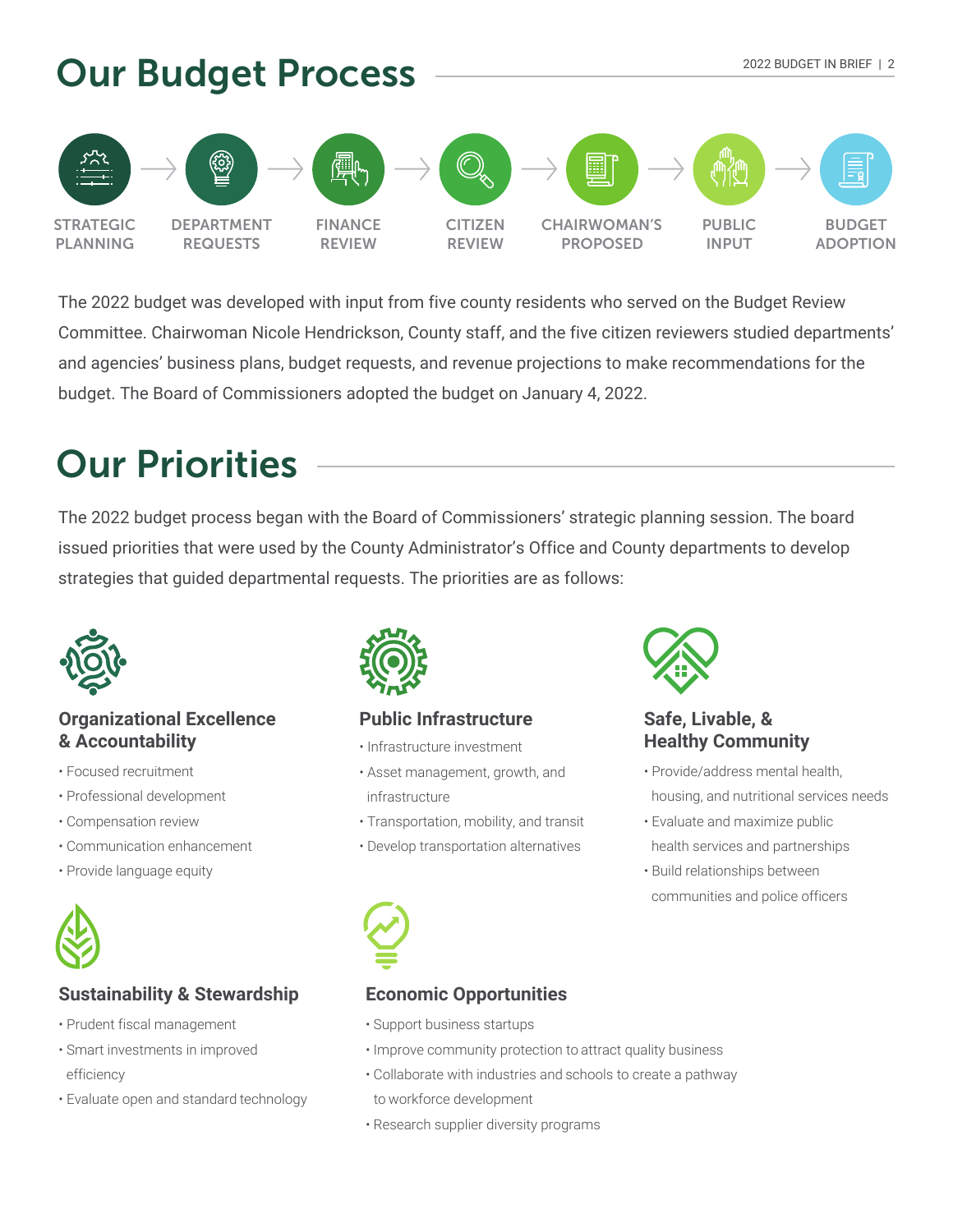## **Where the Money Comes From**



# **Where the Money is Going**

In total, the combined operating and capital budget for 2022 is \$2.07 billion, which is up 8.1 percent from the 2021 adopted budget. The operating budget of \$1.61 billion is approximately \$141 million, or 9.6 percent, higher than the adopted 2021 budget. The capital budget is \$455 million, which is an increase of approximately \$14 million compared to 2021's capital budget.

The **Operating Budget** is the portion of the budget that supports daily operations as the County works to provide basic governmental services. The operating budget includes things like salaries, benefits, supplies, and contracted services.

The **Capital Budget** is the portion of the budget that allows for the purchase, construction, or other acquisition of property or equipment with a life expectancy greater than a year. The capital budget pays for new facilities, roads, and parks as well as maintenance for existing assets and infrastructure. It also includes funds from the County's voter-approved SPLOST program.



2022 BUDGET IN BRIEF | 3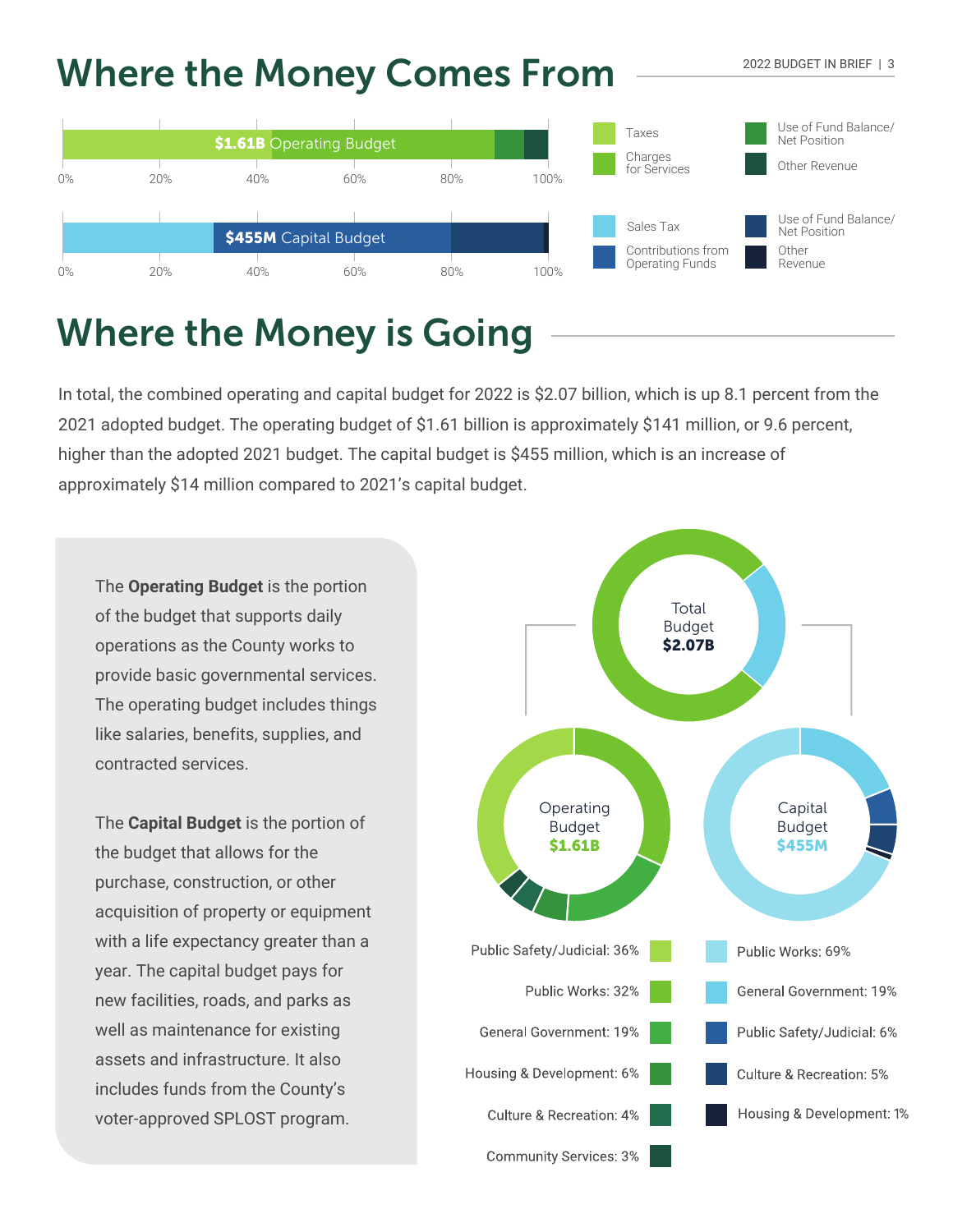#### **Public Safety & Judiciary**



\*Courts includes the cost for the daily operations of the Superior, State, Magistrate, Juvenile, Recorder's, and Probate courts, as well as the District Attorney and Solicitor General.

# **Highlights**



**\$2.4 MILLION MILLION SWORN POLICE OFFICER POSITIONS**

In 2021, the Police Department launched a co-responder program that pairs a licensed mental health professional with an officer to respond to situations where an individual is experiencing a behavioral health crisis. Funding in the 2022 budget allows this program to expand to all six precincts.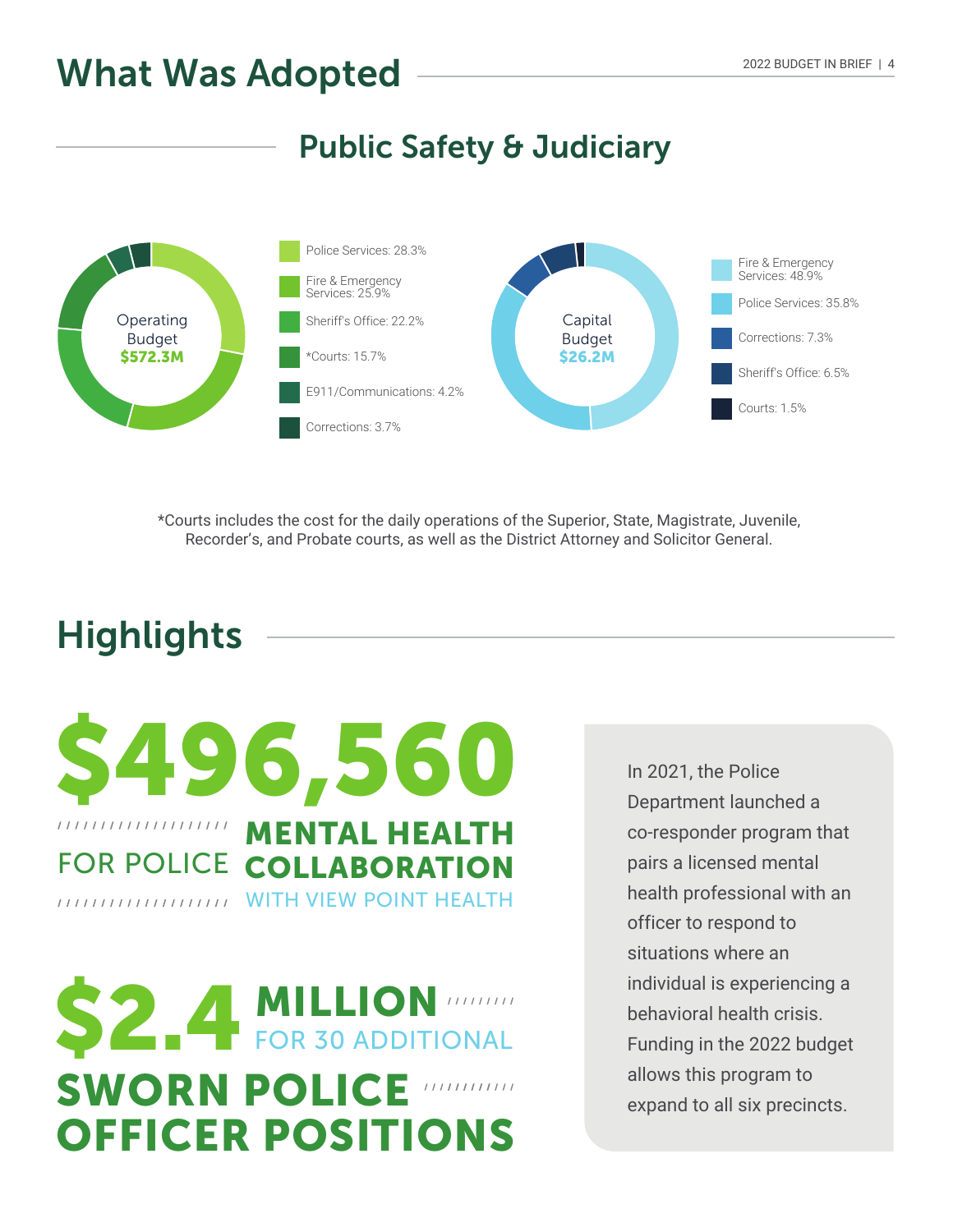### **Public Works**



# **Highlights**



# **\$17.6 FOR ROAD RESURFACING MILLION**

The Eastern Regional Infrastructure Project in the eastern part of the county will include five miles of new and upsized water mains, six miles of new gravity sewer, seven miles of parallel wastewater force main, and a regional sewer pump station.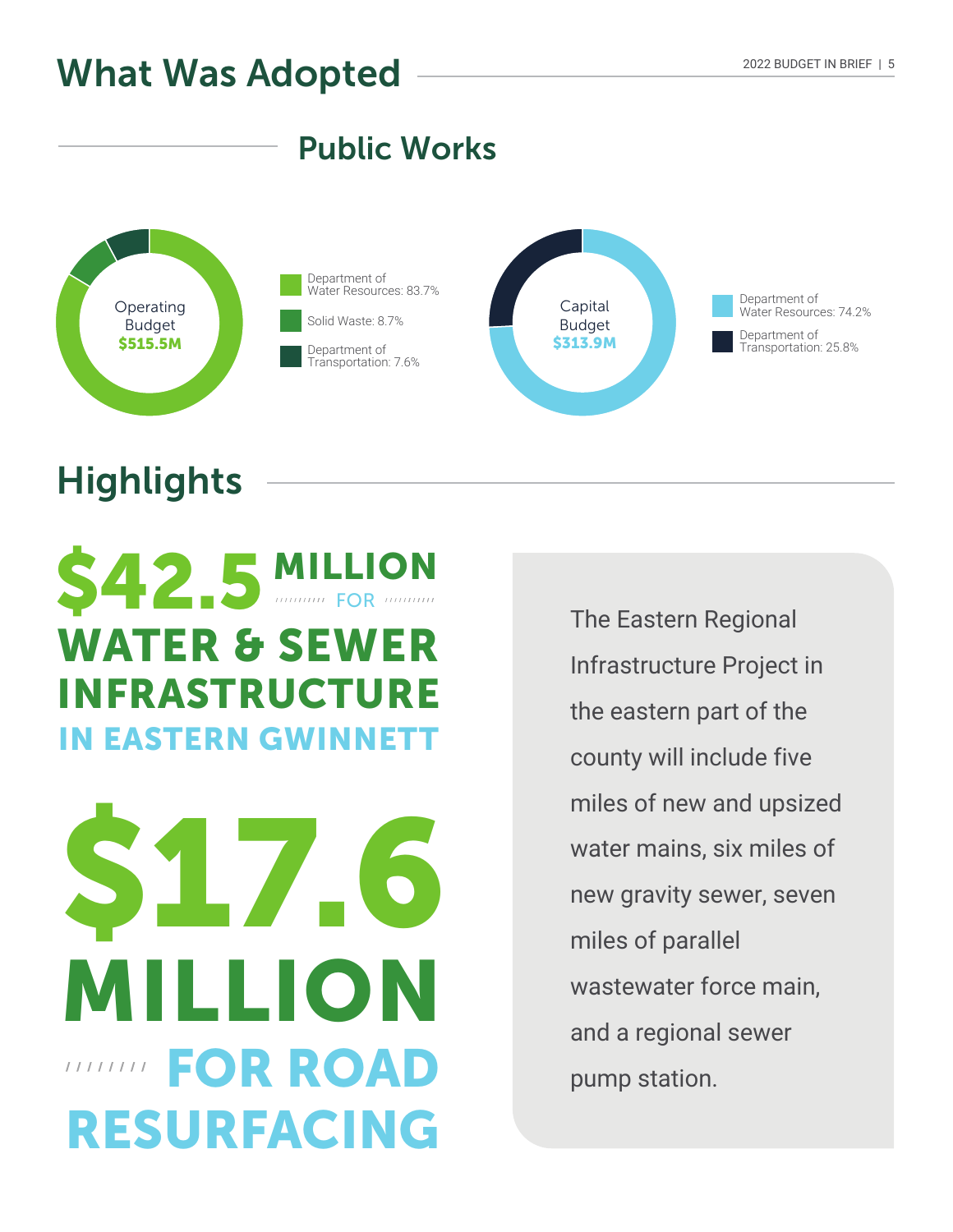### **Housing & Development**





# **Highlights**



**\$3.7 MILLION** redevelopment of **many** supporting GWINNETT PLACE MALL

**\$250,000 COMPREHENSIVE** AFFORDABLE HOUSING **to aid in planning for** their The \$2 million funding will be used for a multi-year expansion of the Gwinnett County Transit system that will bring new routes  $-$  including microtransit — to a wider area of the county.

Gwinnett County purchased the Gwinnett Place Mall site in 2020 to transform it into a unique regional destination. Now, an inclusive, community-driven redevelopment process will ensure that the mall remains the focal point for cultural and economic activity in the area. Visit [ReclaimGwinnettPlaceMall.com](https://www.reclaimgwinnettplacemall.com/) to learn more.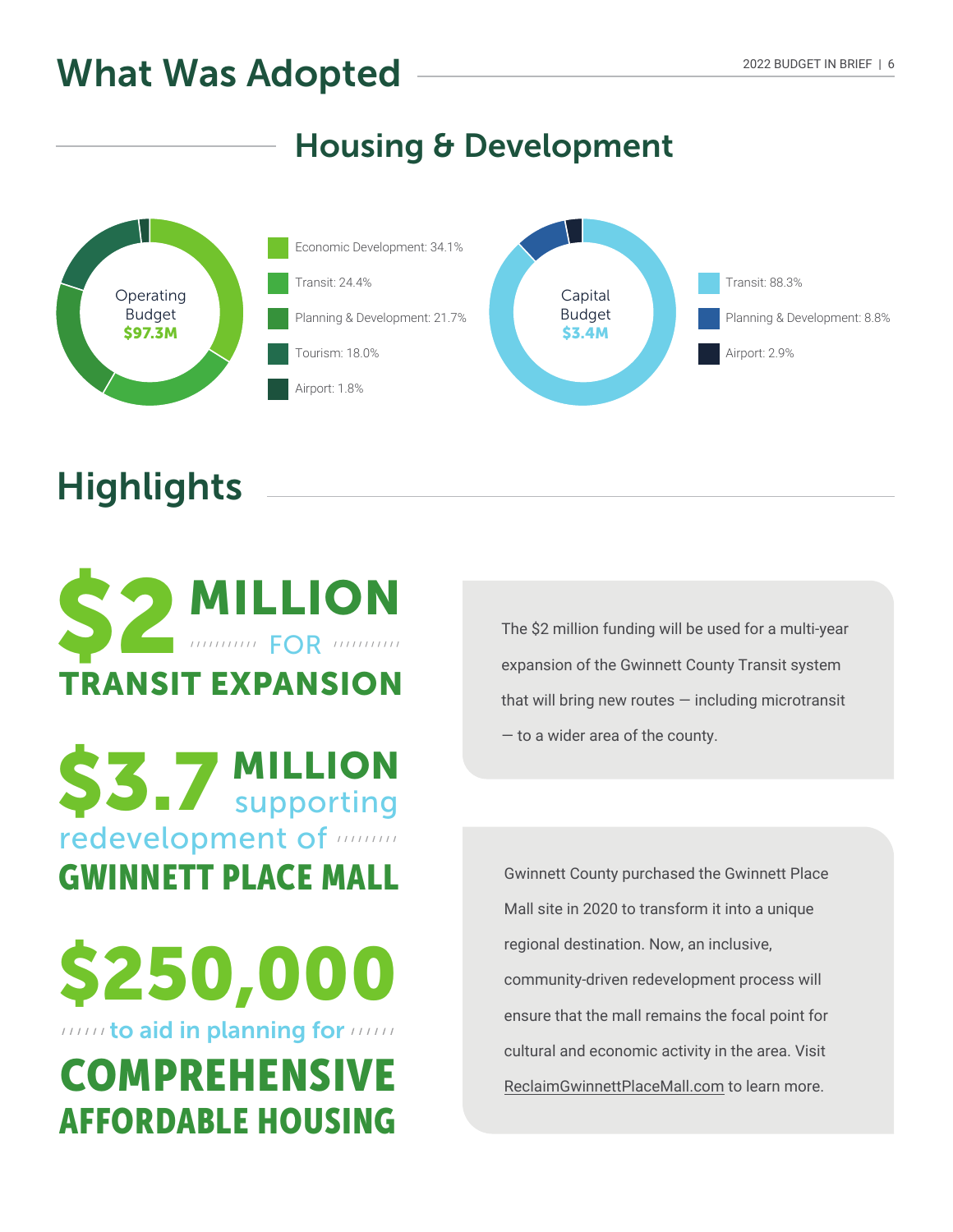#### **Culture & Recreation**



# **Highlights**



There are currently 140 miles of County-owned/ maintained trails, including those within parks. An additional 39.5 miles of trails are in the design phase, and eight additional miles are under construction.

The Eastern Regional Infrastructure Project also includes five miles of new public greenway trails and two new trailheads, funded by SPLOST.



TRAILS INFRASTRUCTURE

IN EASTERN GWINNETT

**MILLION**

**for**

The Discovery Area was identified as a high priority for a community park. This project includes the master planning, design, and development of a Community Park for this underserved area.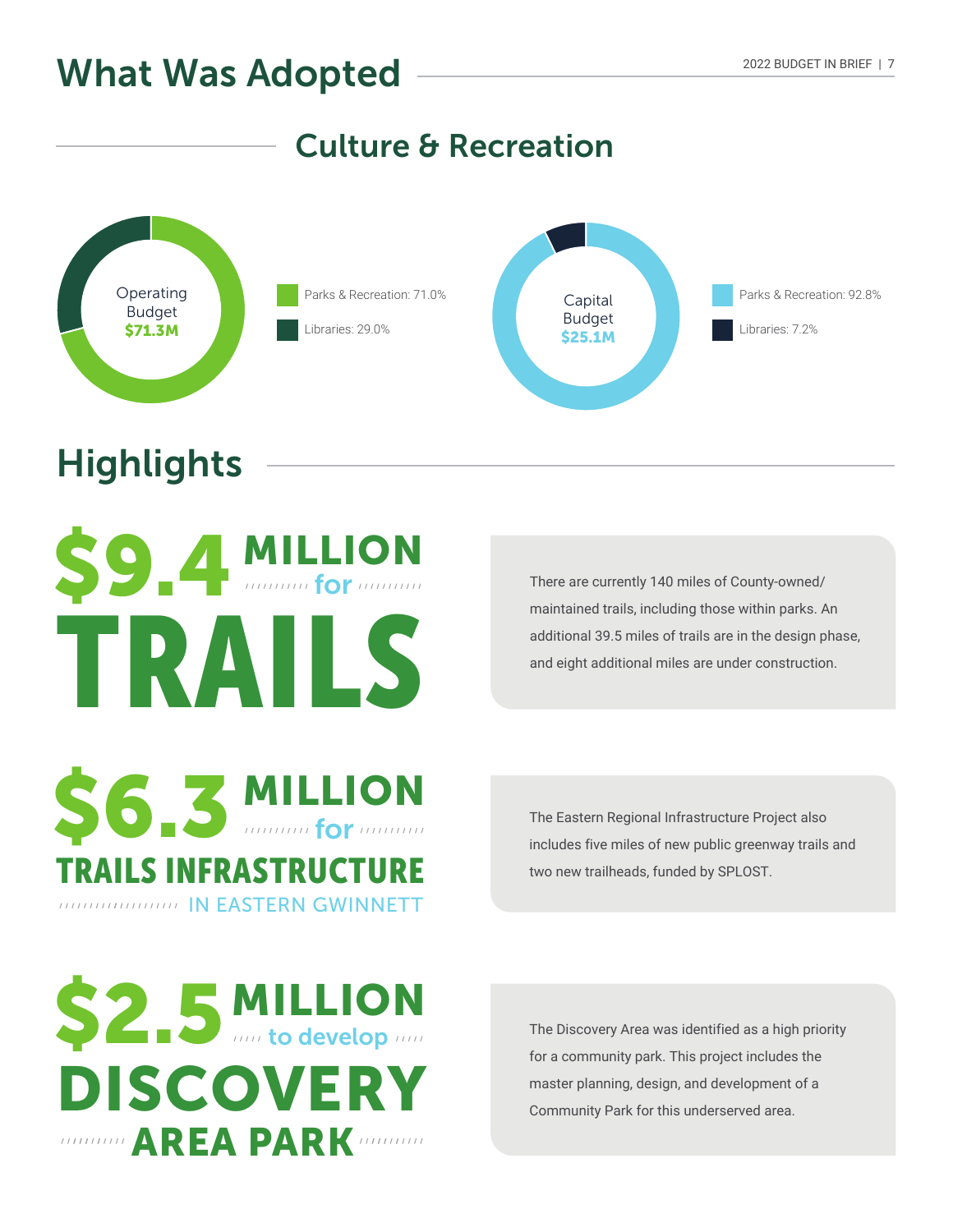### **Community Services**



# **Highlights**

# **\$150,000** FOOD INSECURITY mummit to fight mummu

# **\$425,000** RETURN POSTAGE **to cover the cost of** *there* **FOR ABSENTEE BALLOTS**

**\$550,000** MEDICAL CARE **to support indigent** In the County Intimer

Gwinnett County recognizes the costs of medical care and the impact that has on low-income families. This funding will be provided to Gwinnett hospitals to assist with indigent medical care.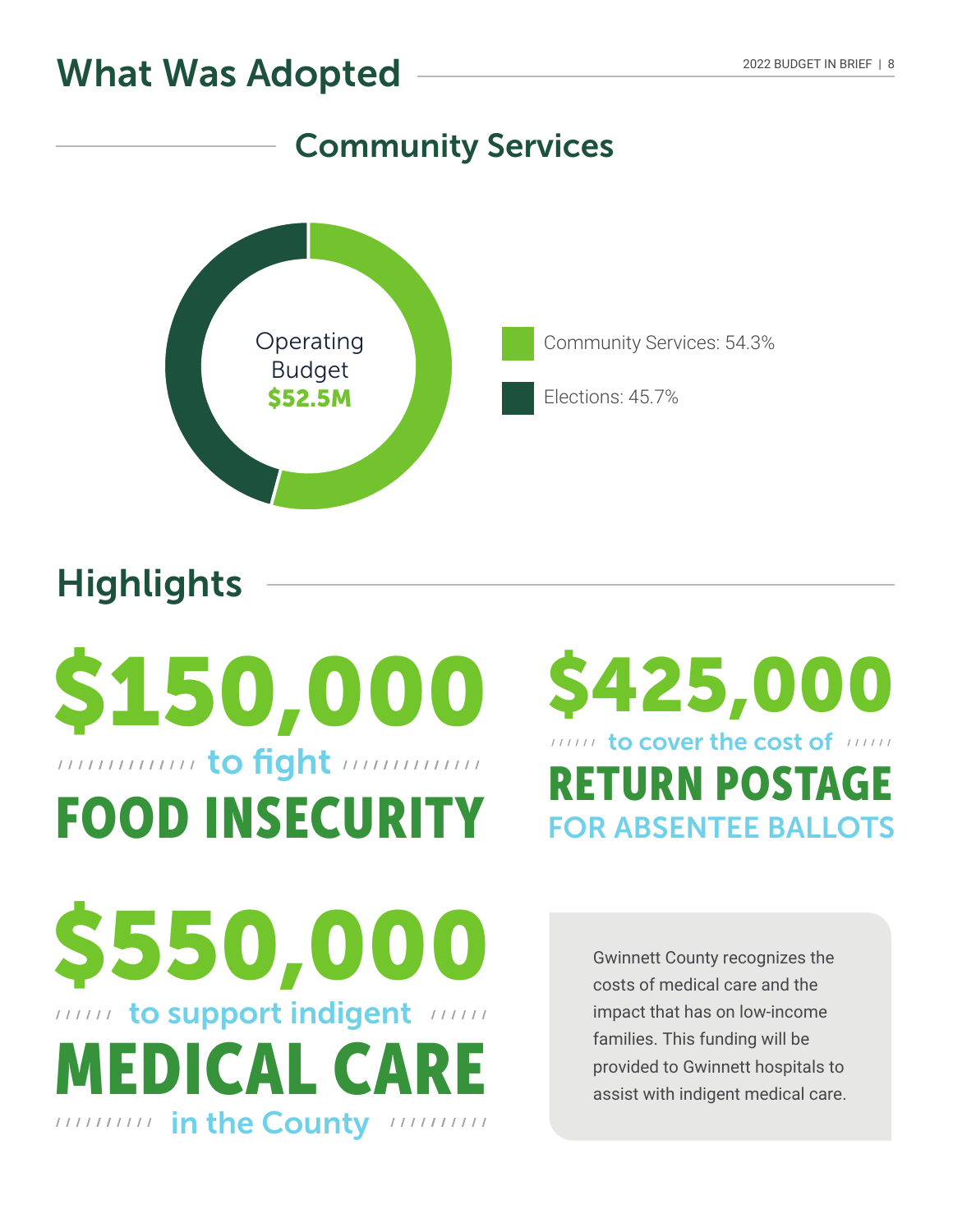### **General Government**



# **Highlights**

**\$117,000** GWINNETT ENTREPRENEUR CENTER *Municipality for the minimum* 

The center will support local entrepreneurs as they develop their businesses. Commissioners and partners from Georgia Gwinnett College cut the ribbon on the center December 15, 2021.

**\$36.9 TECHNOLOGY & INFORMATION SECURITY MILLION** munun for munun

Funding is included in the 2022 budget for technology projects and information security operations to maintain, modernize, and secure County systems.